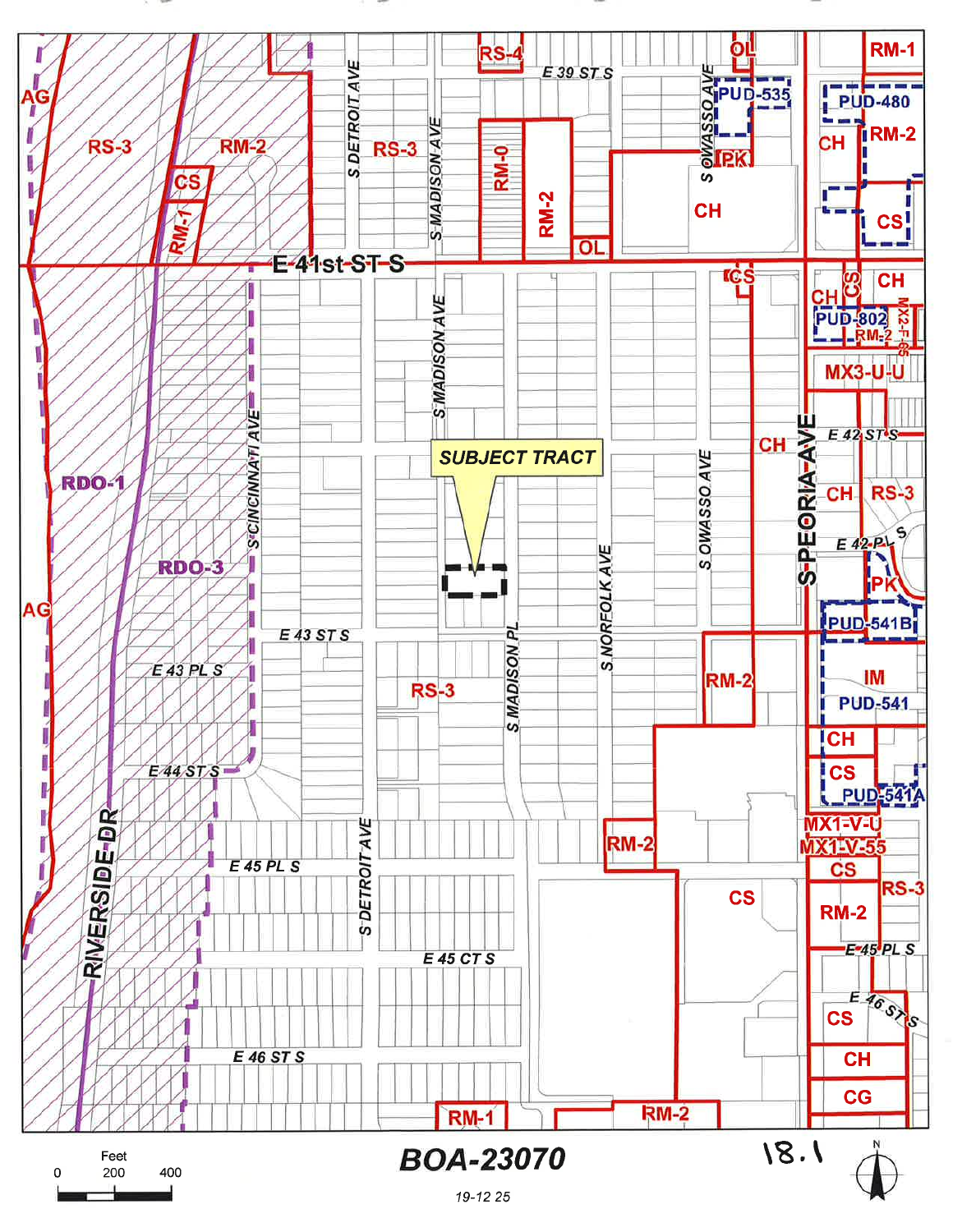### BOARD OF ADJUSTMENT CASE REPORT

STR: 9225 CZM:46 CD: 9

Case Number: BOA-23070

HEARING DATE: 01/12/2021 1:00 PM

APPLICANT: Lou Reynolds

ACTION REQUESTED: Variance to reduce the minimum lot width in an RS-3 District from 60 feet to 50 feet to permit a lot split (Sec. 5.030, Table 5-3)

LOCATION: 4236 S MADISON PL E ZONED: RS-3

PRESENT USE: Residential TRACT SIZE: 21000.36 SQ FT

LEGAL DESCRIPTION: LT 5 BLK 8, ALTA DENA PLACE

#### RELEVANT PREVIOUS ACTIONS: None

RELATIONSHIP TO THE COMPREHENSIVE PLAN: The Tulsa Comprehensive Plan identifies the subject property as part of an "Existing Neighborhood" and an "Area of Stability".

An Existing Neighborhood is intended to preserve and enhance Tulsa's existing single-family neighborhoods. Development activities in these areas should be limited to the rehabilitation, improvement or replacement of existing homes, and small-scale infill projects, as permitted through clear and objective setback, height, and other development standards of the zoning code.

The Areas of Stability include approximately 75% of the city's total parcels. Existing residential neighborhoods, where change is expected to be minimal, make up a large proportion of the Areas of Stability. The ideal for the Areas of Stability is to identify and maintain the valued character of an area while accommodating the rehabilitation, improvement or replacement of existing homes, and smallscale infill projects. The concept of stability and growth is specifically designed to enhance the unique qualities of older neighborhoods that are looking for new ways to preserve their character and quality of life. The concept of stability and growth is specifically designed to enhance the unique qualities of older neighborhoods that are looking for new ways to preserve their character and quality of life.

ANALYSIS OF SURROUNDING AREA: The subject tract is located North of the NW/c of E.<br>Madison PL and East 43<sup>rd</sup> Street.

**STAFF COMMENTS:** The applicant is requesting a Variance to reduce the minimum lot width in an RS-3 District from 60 feet to 50 feet to permit a lot split (Sec. 5.030, Table 5-3)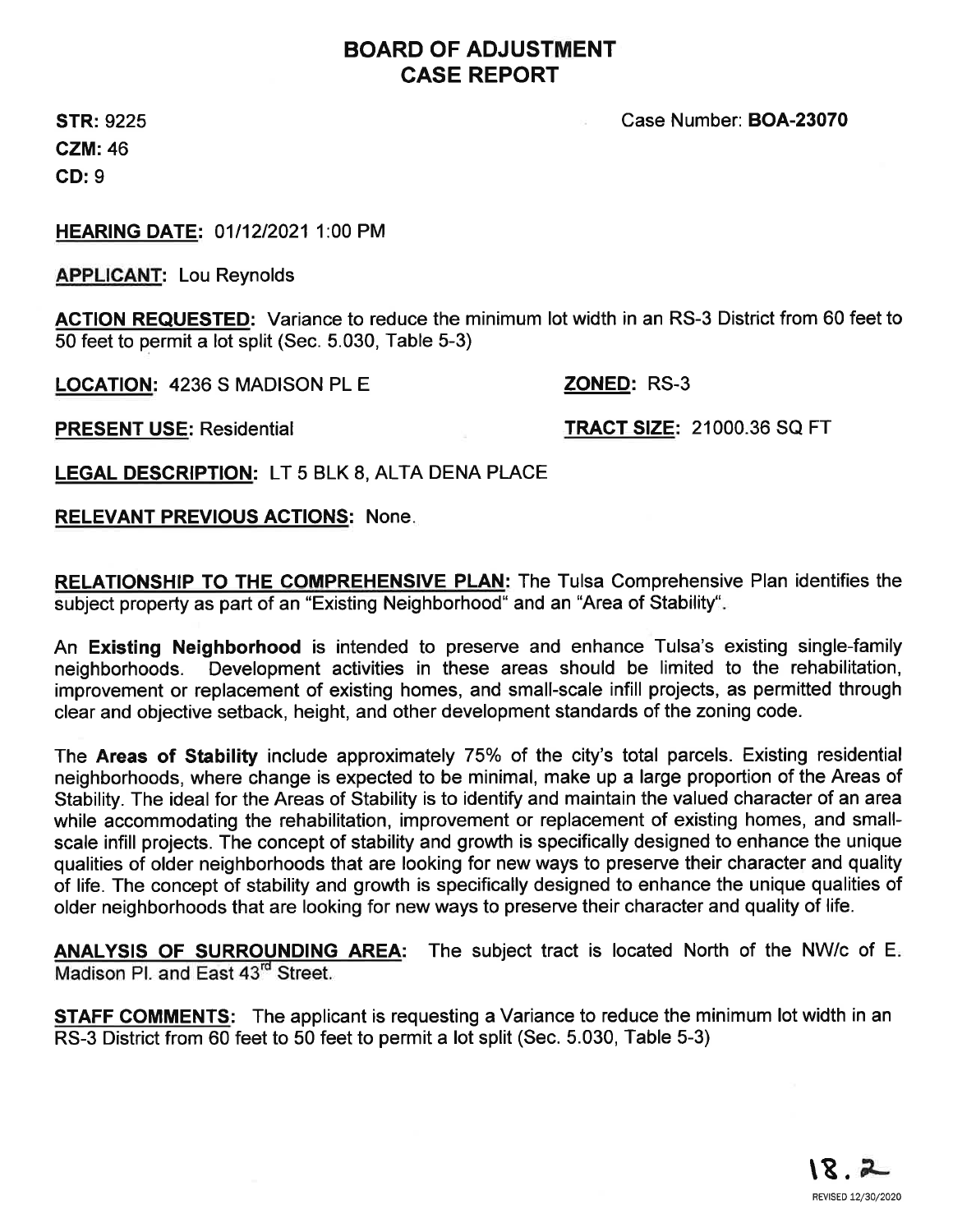#### Table 5-3: R District Lot and Building Regulations

| <b>Regulations</b>               | <b>RE</b>                | <b>RS-1</b>              | $RS-2$                   | $RS-3$                                                                |                          | $RS-4$ RS-5                                                    | <b>RD</b> | <b>RT</b>         |       | RM-0   RM-1   RM-2   RM-3   RMH                  |       |                   |                          |
|----------------------------------|--------------------------|--------------------------|--------------------------|-----------------------------------------------------------------------|--------------------------|----------------------------------------------------------------|-----------|-------------------|-------|--------------------------------------------------|-------|-------------------|--------------------------|
| Minimum Lot Area (sq. ft.)       |                          |                          |                          |                                                                       |                          |                                                                |           |                   |       |                                                  |       |                   |                          |
| <b>Detached house</b>            |                          | 22,500 13,500            | 9,000                    | 6,900                                                                 | 5,500                    | 3,300                                                          |           | 5,500 5,500 5,500 |       | 5,500                                            |       | 5,500 5,500 5,500 |                          |
| Patio house                      | ⋍                        | $\overline{\phantom{a}}$ | ú,                       | 6.900                                                                 | 5,500                    | 3,300                                                          | 5,500     | 5,500             |       | $5,500$ 5,500                                    | 5,500 | 5,500             | ÷,                       |
| <b>Townhouse</b>                 | ÷                        | ÷                        | u,                       | 4,500                                                                 | 4,500                    | 2,200                                                          | 2,750     | 1,600             | 1,600 | 1,600                                            | 1,600 | 1,600             | $\overline{a}$           |
| Cottage house dev't              | ۰                        | -                        | -                        | ÷                                                                     | -                        |                                                                |           |                   |       | 15,000 15,000 15,000 15,000 15,000 15,000 15,000 |       |                   | $\overline{\phantom{0}}$ |
| <b>Duplex</b>                    | =                        | -                        | ×,                       | 9.000                                                                 | 9,000                    | 3.300                                                          | 6.900     | 6,900             |       | 6,900 6,900                                      |       | 6,900 6,900       | $\overline{\phantom{a}}$ |
| Multi-unit house                 | $\overline{\phantom{a}}$ | -                        | -                        | ۰                                                                     | ÷                        | 3,300                                                          | 6,900     | 5,500             |       | 5,500 5,500                                      | 5,500 | 5,500             | $\frac{1}{2}$            |
| Apartment/condo                  | ۰                        | -                        | w.                       | $\overline{\phantom{a}}$                                              | -                        | -                                                              | -         | ۰                 |       | 10,000 10,000 6,000 24,000                       |       |                   | $\overline{\phantom{a}}$ |
| Mobile home park                 | Ξ                        |                          |                          |                                                                       |                          |                                                                |           |                   |       |                                                  |       |                   | $[1]$                    |
| Other allowed buildings/uses     |                          |                          |                          |                                                                       |                          |                                                                |           |                   |       |                                                  |       |                   |                          |
| Permitted by right               | 22,500                   | 13,500                   | 9.000                    | 6,900                                                                 |                          | 5,500 5,500 5,500 5,500 5,500 5,500 5,500 5,500 5,500          |           |                   |       |                                                  |       |                   |                          |
| <b>Special exceptions</b>        | 22,500                   | 13,500                   | 12,000                   | 12,000                                                                |                          | 12,000 12,000 12,000 12,000 12,000 12,000 12,000 12,000 12,000 |           |                   |       |                                                  |       |                   |                          |
| Min. Lot Area per Unit (sq. ft.) |                          |                          |                          |                                                                       |                          |                                                                |           |                   |       |                                                  |       |                   |                          |
| <b>Detached house</b>            | 22,500                   | 13,500                   | 9,000                    | 6,900                                                                 | 5,500                    | 3,300                                                          | 5,500     | 5,500             | 5,500 | 5,500                                            |       | 5,500 5,500       | $\overline{\phantom{0}}$ |
| Patio house                      | ÷                        | ۰                        | -                        | 6.900                                                                 | 5,500                    | 3,300                                                          | 5,500     | 5,500             | 5,500 | 5,500                                            | 5,500 | 5,500             | -                        |
| <b>Townhouse</b>                 | -                        | $\overline{\phantom{a}}$ | -                        | 4,500                                                                 | 4,500                    | 2,200                                                          | 2,750     | 1,600             | 1,600 | 1,600                                            | 1,600 | 1,600             | ۳                        |
| Cottage house dev't              | $\overline{\phantom{a}}$ | $\equiv$                 | $\overline{\phantom{a}}$ |                                                                       |                          | 2.750                                                          | 2,750     | 2,750             | 2,750 | 2.750                                            | 2,750 | 2,750             | $\leftarrow$             |
| <b>Duplex</b>                    | $\overline{\phantom{0}}$ | $\rightarrow$            | ÷                        | 4.500                                                                 | 4,500                    | 1,650                                                          | 3,450     | 3,450             | 3,450 | 3,450                                            | 3,450 | 3,450             | $\equiv$                 |
| Multi-unit house                 | -                        | u,                       | ÷                        | -                                                                     |                          | 1,100                                                          | 1,800     | 1,800             | 1,800 | 1,375                                            | 1,100 | 900               | ÷                        |
| Apartment/condo                  |                          | ÷                        |                          | ۷                                                                     |                          |                                                                |           |                   | 2,900 | 1,750                                            | 1,100 | 400               | $\overline{\phantom{a}}$ |
| Other allowed buildings/uses     |                          |                          |                          |                                                                       |                          |                                                                |           |                   |       |                                                  |       |                   |                          |
| Permitted by right               |                          | -                        |                          |                                                                       |                          |                                                                |           | ÷                 | 5,500 |                                                  |       | 5,500 5,500 5,500 | 5,500                    |
| <b>Special exceptions</b>        | 22,500                   |                          | 13,500 12,000            | 12,000 12,000 12,000 12,000 12,000 12,000 12,000 12,000 12,000 12,000 |                          |                                                                |           |                   |       |                                                  |       |                   |                          |
| Minimum Lot Width (ft.)          |                          |                          |                          |                                                                       |                          |                                                                |           |                   |       |                                                  |       |                   |                          |
| <b>Detached house</b>            | 150                      | 100                      | 75                       | 60                                                                    | 50                       | 30                                                             | 50        | 50                | 50    | 50                                               | 50    | 50                | $\equiv$                 |
| <b>Patio house</b>               |                          | ÷                        |                          | 60                                                                    | 50                       | 30                                                             | 50        | 50                | 50    | 50                                               | 50    | 50                | ÷                        |
| Townhouse                        | $\overline{ }$           | ۰.                       | $\overline{\phantom{0}}$ | 30                                                                    | 30                       | 20                                                             | 25        | 20                | 20    | 20                                               | 20    | 20                | $\equiv$                 |
| <b>Cottage house dev't</b>       | ÷                        | $\blacksquare$           | $\overline{\phantom{a}}$ | -                                                                     | $\overline{\phantom{a}}$ | 75                                                             | 75        | 75                | 75    | 75                                               | 75    | 75                | ÷                        |
| <b>Duplex</b>                    | -                        | u,                       | ÷                        | 75                                                                    | 75                       | 30                                                             | 60        | 60                | 60    | 60                                               | 60    | 60                | $\overline{\phantom{a}}$ |
| Multi-unit house                 | $\overline{\phantom{0}}$ | ÷                        | ×                        | $\overline{\phantom{a}}$                                              | ×                        | 30                                                             | 50        | 50                | 50    | 50                                               | 50    | 50                | $\overline{\phantom{a}}$ |
| Apartment/condo                  | Ξ                        | ×                        | Ξ                        | ÷                                                                     | -                        | ۰                                                              |           | -                 | 100   | 100                                              | 50    | 100               |                          |

#### **STATEMENT OF HARDSHIP:** See attached comments from the applicant.

**SAMPLE MOTION:** Move to (approve/deny) a Variance to reduce the minimum lot width in an RS-3 District from 60 feet to 50 feet to permit a lot split (Sec. 5.030, Table 5-3)

- Finding the hardship(s) to be example a set of the set of the set of the set of the set of the set of the set of the set of the set of the set of the set of the set of the set of the set of the set of the set of the set of  $\bullet$
- Per the Conceptual Plan(s) shown on page(s) \_\_\_\_\_\_ of the agenda packet.  $\bullet$
- Subject to the following conditions **Subject to the following conditions**

In granting the Variance the Board finds that the following facts, favorable to the property owner, have been established:

a. That the physical surroundings, shape, or topographical conditions of the subject property would result in unnecessary hardships or practical difficulties for the property owner, as distinguished from a mere inconvenience, if the strict letter of the regulations were carried out;

b. That literal enforcement of the subject zoning code provision is not necessary to achieve the provision's intended purpose;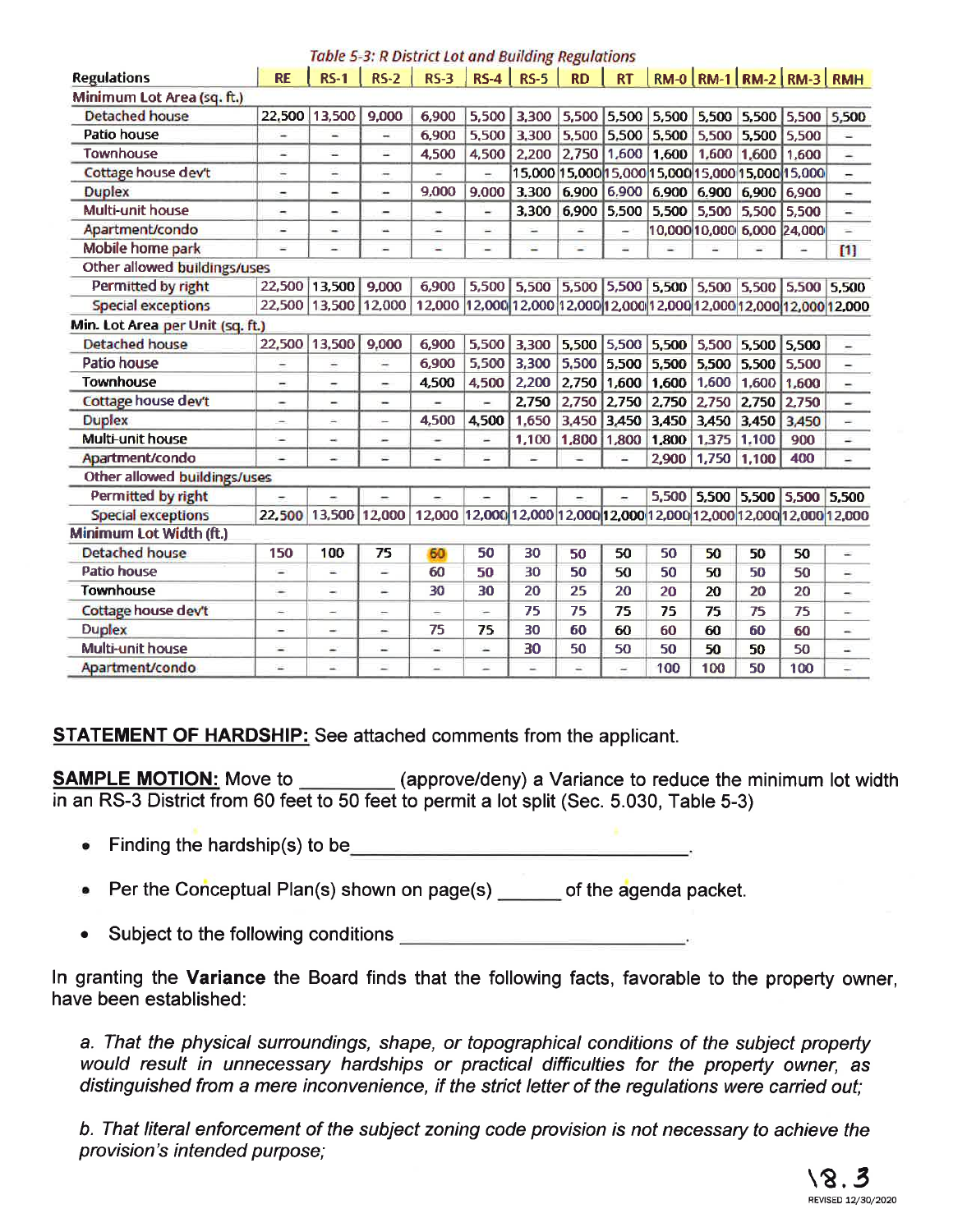c. That the conditions leading to the need of the requested variance are unique to the subject propefty and not applicable, generally, to other property within the same zoníng classification;

d. That the alleged practical difficulty or unnecessary hardship was not created or selfimposed by the current property owner;

e. That the variance to be granted is the minimum variance that will afford relief;

 $\sim$ 

- Vita

f. That the variance to be granted wíll not alter fhe essential character of the neighborhood in which the subject property is located, nor substantially or permanently impair use or development of adjacent property; and

g. That the variance to be granted will not cause substantial detriment to the public good or impair the purposes, spirit, and intent of this zoning code or the comprehensive plan."

 $\mathcal{A}$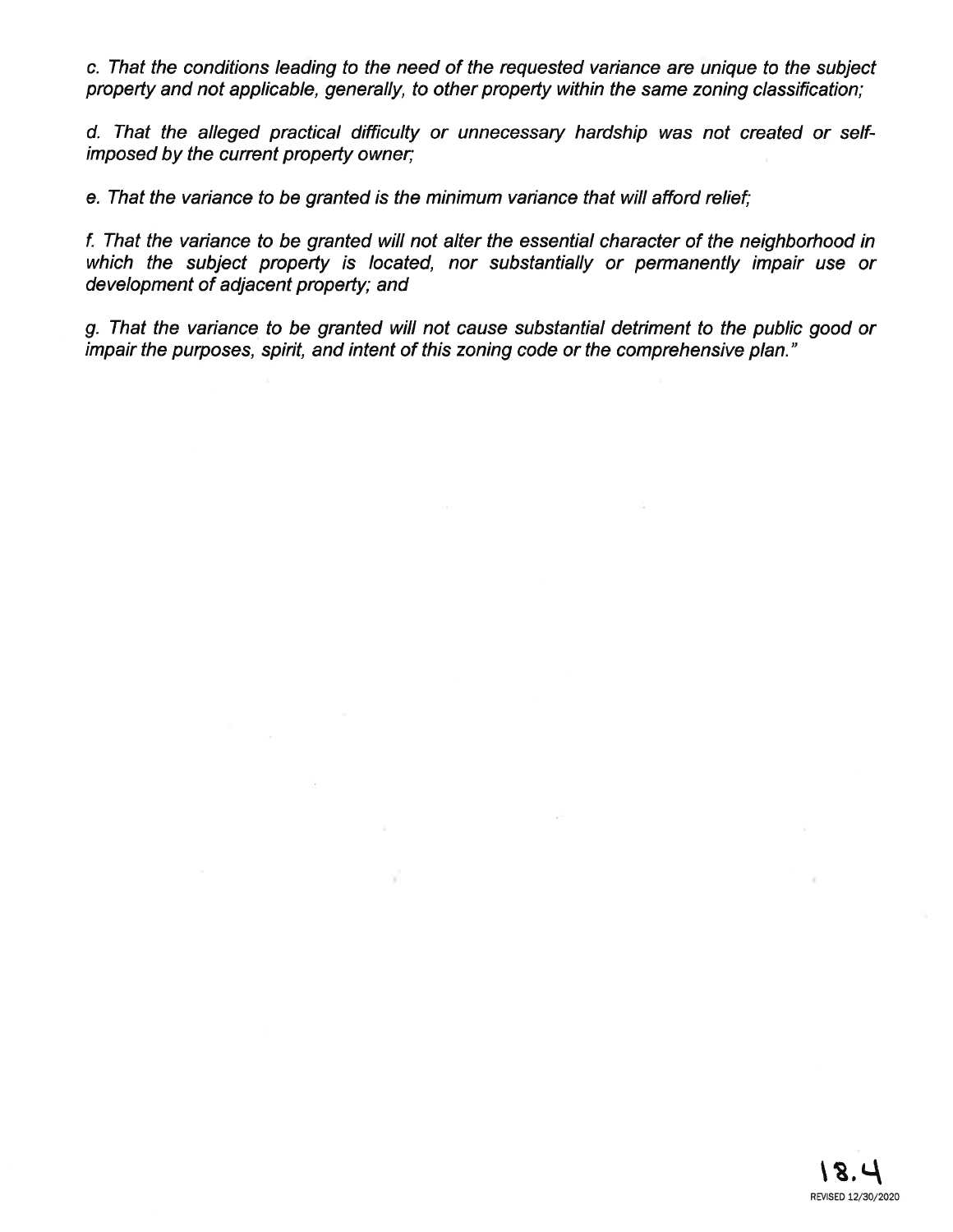

**Subject property** 



**Facing South on Madison**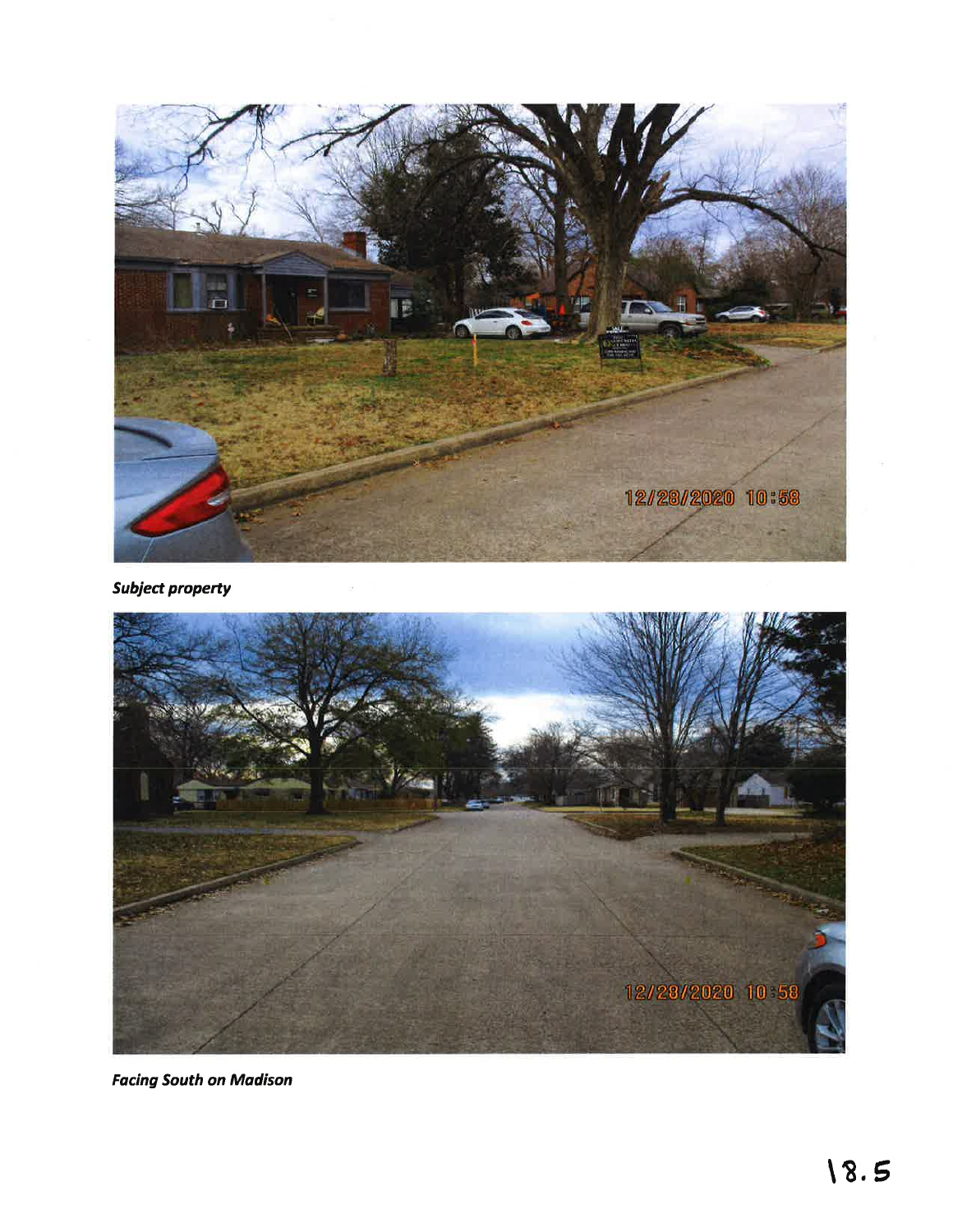#### Exhibit "A"

- W

The Applicant requests a Variance of Section 5.020-G and Table 5-2.5 of the Tulsa Zoning Code (the "Code") to allow a lot split resulting in two lots, each with fifty feet (50') of street frontage. The subject property is located at 4236 S. Madison Place (the "Property").

The Property is located in Alta Dena Place which was originally platted in 1924. The owner desires to split the Property and develop it as two residential lots. An exhibit of the proposed lot split is attached hereto as Exhibit "B".

Currently, the Property is considerably larger than a typical RS-3 lot and the lots in the area. When split, the two tracts will still meet all other bulk and area requirements of the RS-3 district, each with a lot area of  $10,500$  sf  $- 3,600$  sf more than the minimum RS-3 lot area of 6,900 sf. Additionally, both lots will maintain a depth of 210 feet. The surrounding lots in the area are similar in depth but only 60' wide on the east side of Madison and 50' wide to the west facing Detroit.

The size and depth of the Property will allow for the development of two residences with front and rear yards and ample room to comply with all building setbacks and the lot width requirement results in unnecessary hardship to the owner. The lot split will result in lots that are more typical of an RS-3 district and more similar to the size of the surrounding lots. Therefore, the variance will not cause substantial detriment to the public welfare and is in harmony with the spirit and intent of the Code.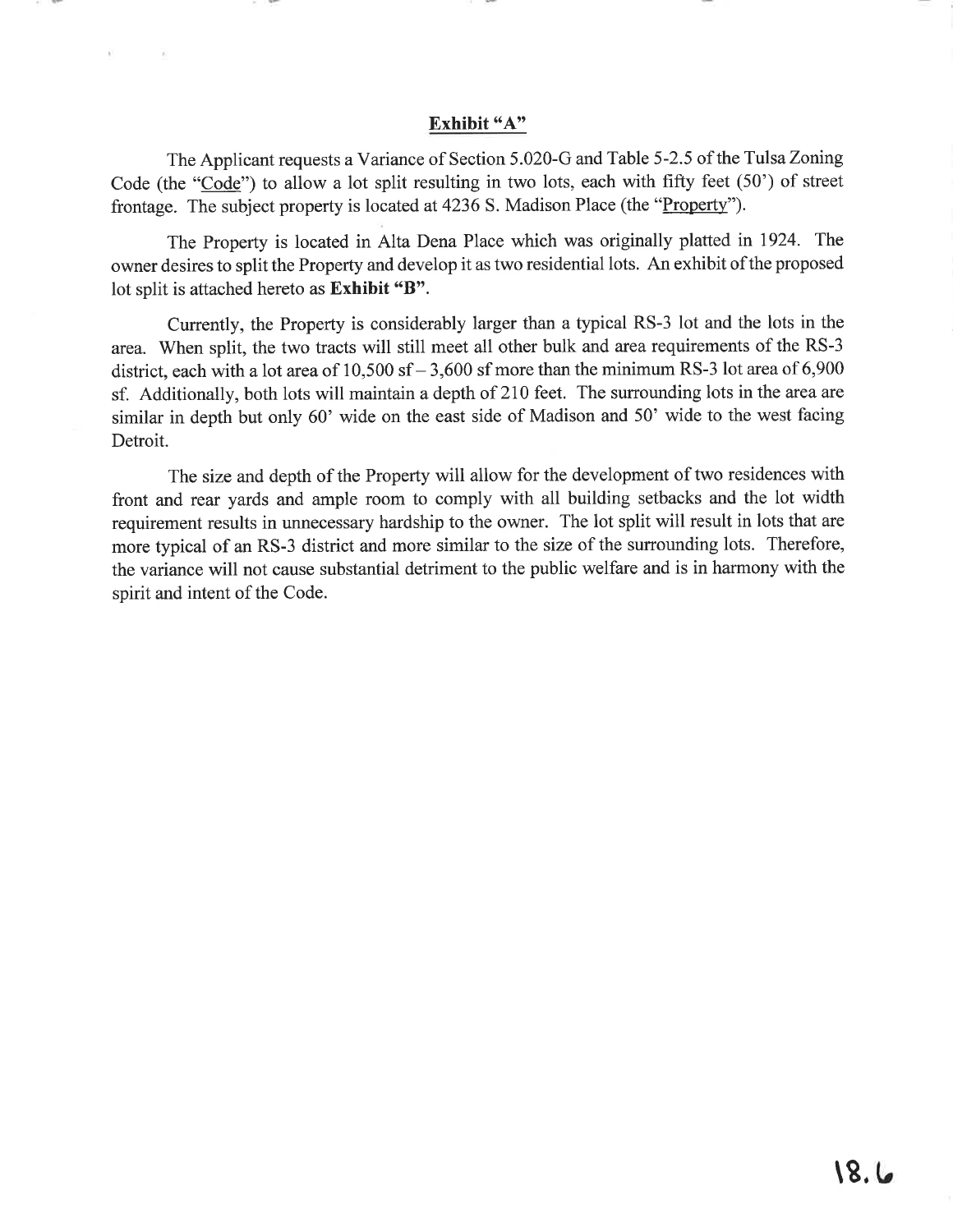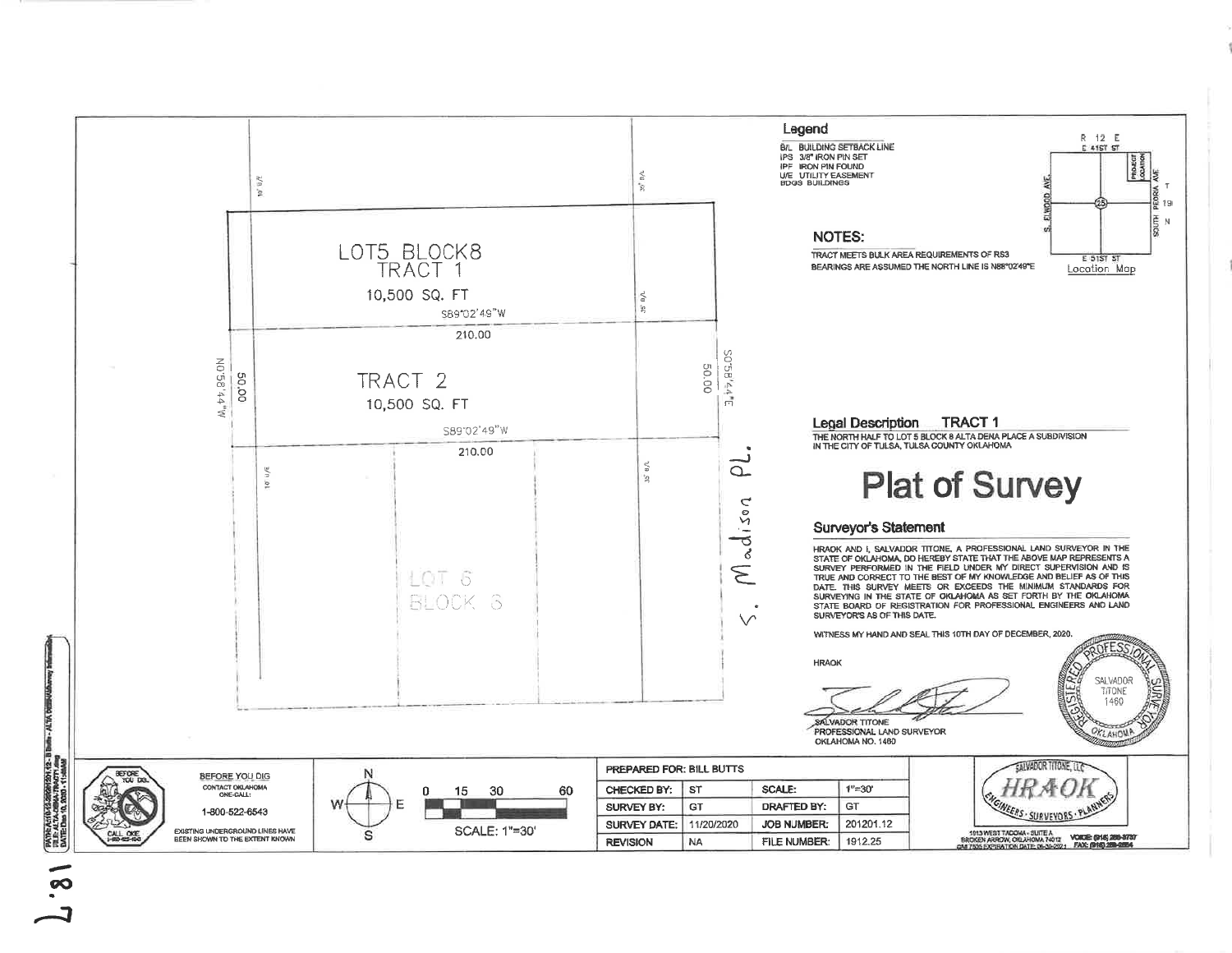

Feet  $\mathbf 0$ 200 400 m Subject Tract

**BOA-23070** 

19-12 25

Note: Graphic overlays may not precisely align with physical features on the ground.

 $18.8$ 

Aerial Photo Date: February 2018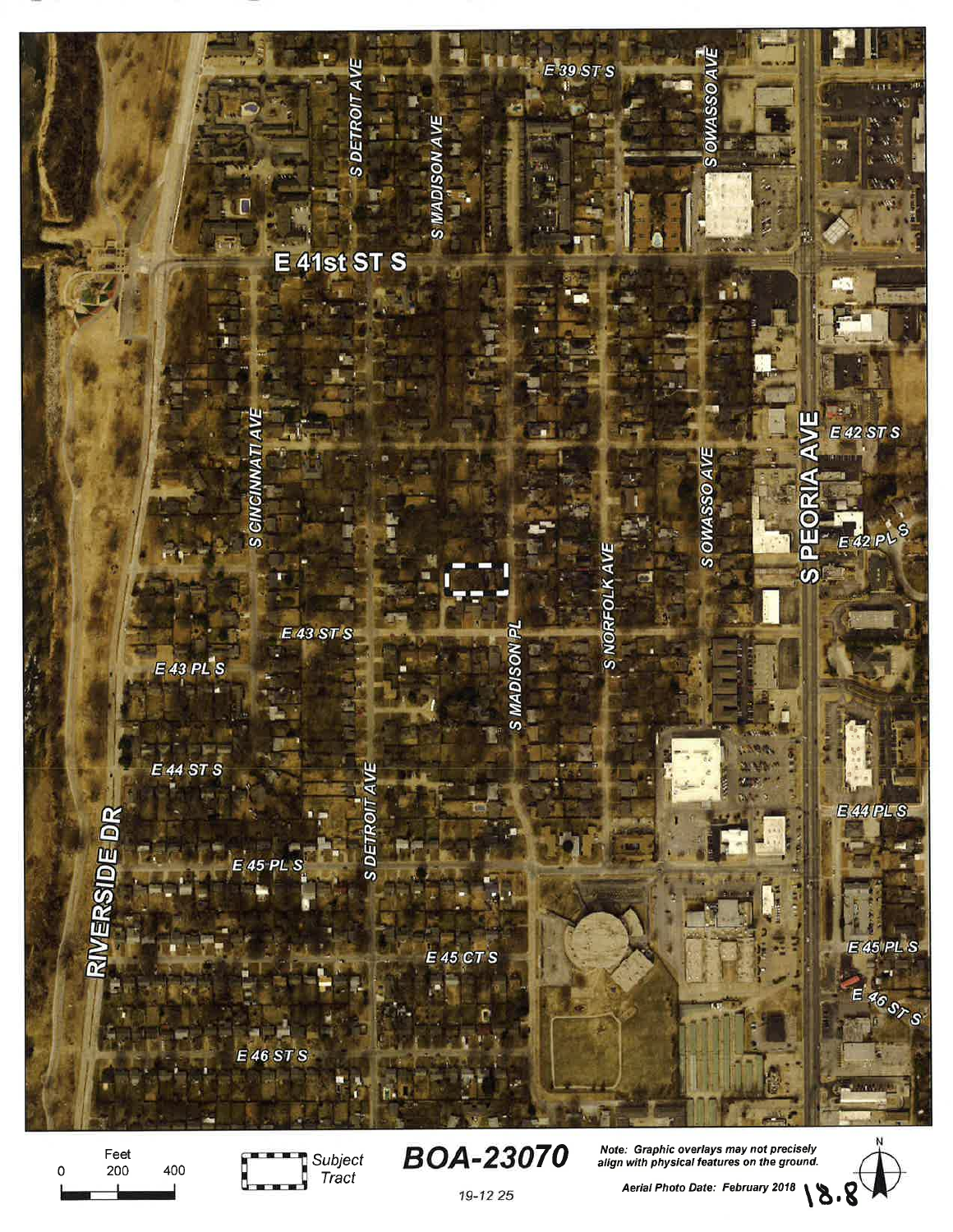

Feet 50 100  $\mathsf 0$ 



**BOA-23070** 

19-12 25

Note: Graphic overlays may not precisely<br>align with physical features on the ground.

Aerial Photo Date: February 2018 8.9